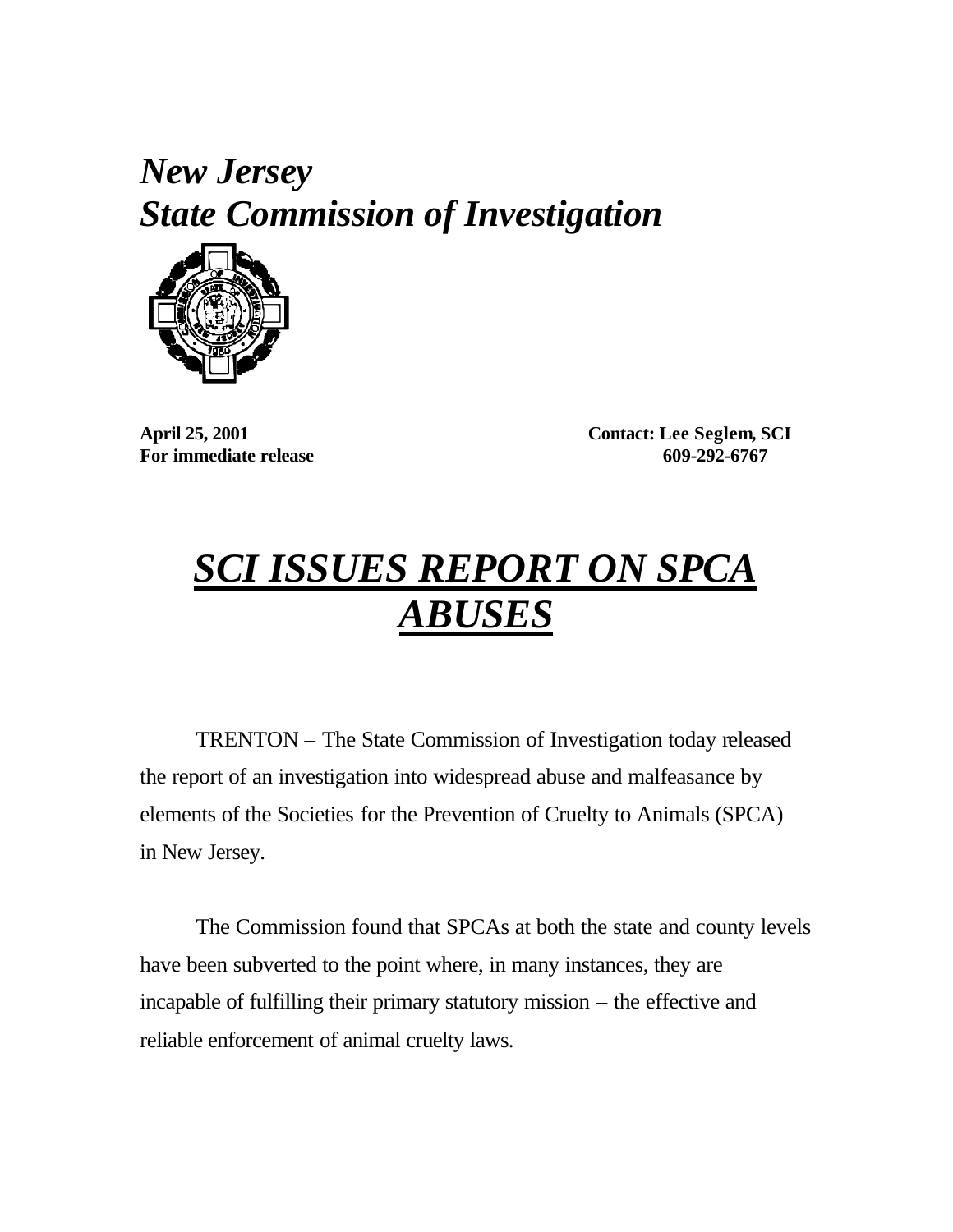"The issue is no longer whether or how to fix this errant group of selfappointed, self-directed and uncontrolled entities, but whether to eliminate the archaic system entirely," the report states. "The Commission concludes that the time has come to repeal the government authority vested in the SPCAs and place the function of enforcing the cruelty laws within the government's stratified hierarchy of law enforcement."

Among the Commission's key findings:

- SPCA officials diverted substantial funds and property meant for animal welfare for personal use.
- Monetary bequests left by deceased individuals to benefit animals were used instead to pay for firearms, ammunition, vehicles and other items unrelated to animal welfare.
- County SPCA organizations, some of which operate in paramilitary fashion, have become havens for gun-carrying "wannabe" police officers motivated by personal gain. These individuals operate without proper training or adequate oversight.
- Conditions at an animal shelter administered by the Hudson County SPCA were found to be deplorable. While shelter officials skimmed patron fees and sold dog food for personal profit, animals languished in overcrowded, poorly ventilated enclosures without adequate food, water or veterinary care.

2